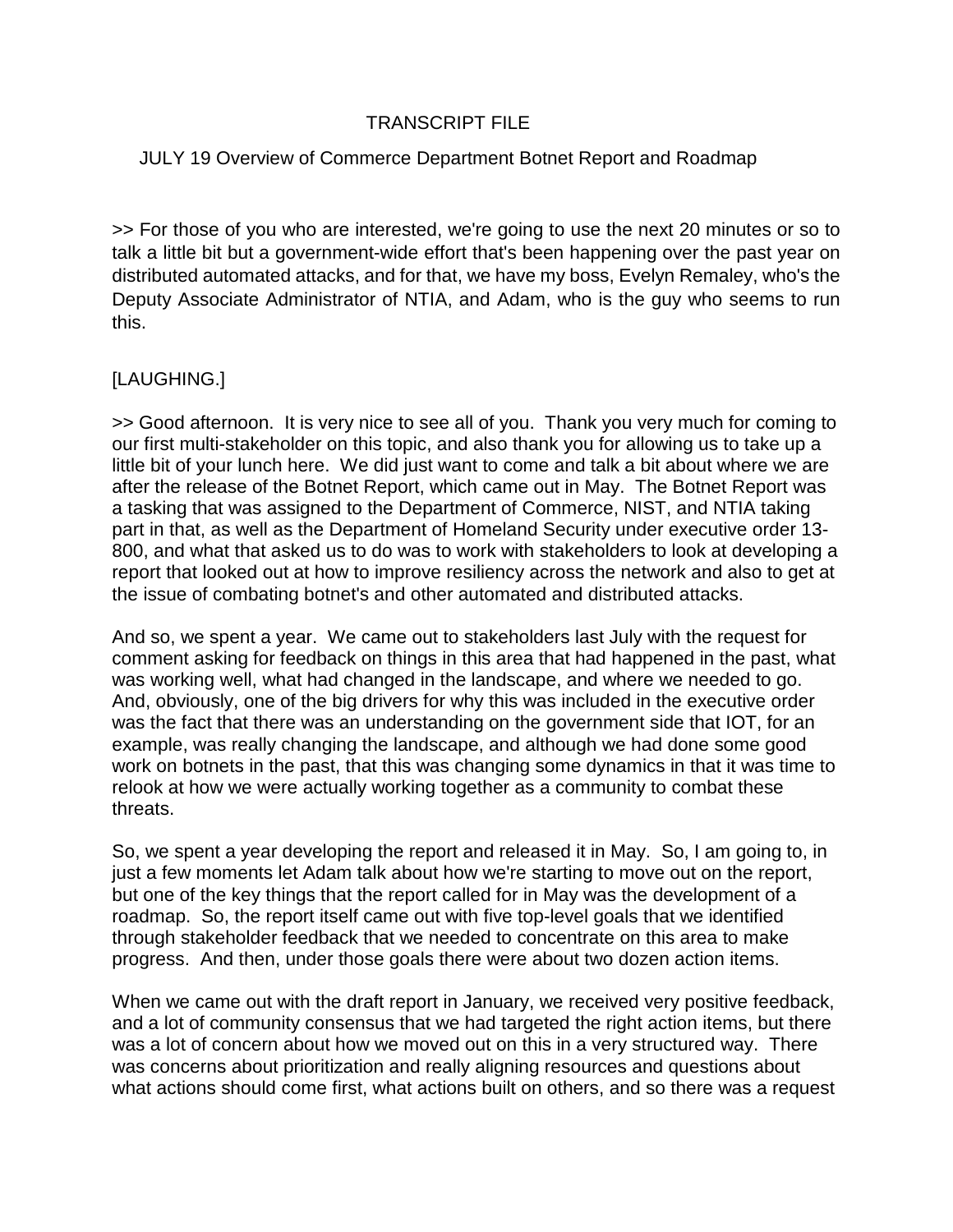that as we moved into the next phase of that activity, that we prioritized and really moved to that implementation stage.

And so, that's what where here. That's what we're doing now. That's what we're here to talk about today. Immediately after the release of the report, the report called that we would develop a roadmap, so this more specific implementation approach in about four months, and so we just kicked off that activity last week, after having a lot of interaction with the White House in terms of their priorities and where this effort fit in. And so, that's where we are today. We're getting out, talking to stakeholders about what the botnet roadmap is. We're trying to get feedback in terms of what the levels of effort should be in that document, how we're going to work together as a community to implement these actions, who in the community is already taking action in this area, so that we can reflect that in the report, and also working internally, as a government, to identify the actions that we'll be taking and mapping out how we'll resource those and how they tie into other activities that are underway.

One of the key activities is actually the session that you're at today, so NTIA, this was one of the one areas that were called out in the Botnet Report that we would move out on the software component transparency multi-stakeholder process, so this is the first action item that we're kicking off that fits into the botnet roadmap.

So, with that have longwinded overview of the Botnet Report, let me also turn to Adam, who's going to talk a little bit about what NIST is doing and has underway on the IOT line of effort for the roadmap as well.

>> Sure. And thanks to Alan for giving us a few minutes to talk about this. So, you know, one of the comments that we got moving to the roadmap that caused us to put the roadmap in was the sense that a lot of these actions build off of one another, and I also think the thing I really like about the comments to the roadmap are the sense of accountability, so understanding the timeframes and the fact that this is an ongoing process and that we will come back at some point to assess what progress we've made and sort of how we have to modify implementation.

The other challenge that we always have in these spaces is that we're looking at ecosystem-wide problems, so how do we really scope everything that's in that ecosystem. So, even at NIST, we talk about our IOT program, and there's, in some ways, everything we do in cybersecurity should have an IOT component.

But we do have a specific security for our IOT program, where we are defining what those initiatives are that we consider in that bucket. We had a workshop last week on the 11th. I think many of you were probably there. I wasn't, so you can probably tell me what happened, better than I can tell you. But part of that was on some ongoing work that we have to develop a basic guide for departments and agencies, using leveraging our FISMA authority on IOT security and privacy risks, so we've shared several drafts, and we've had several working sessions, so that's an ongoing project, and some of the discussion last week was on that draft.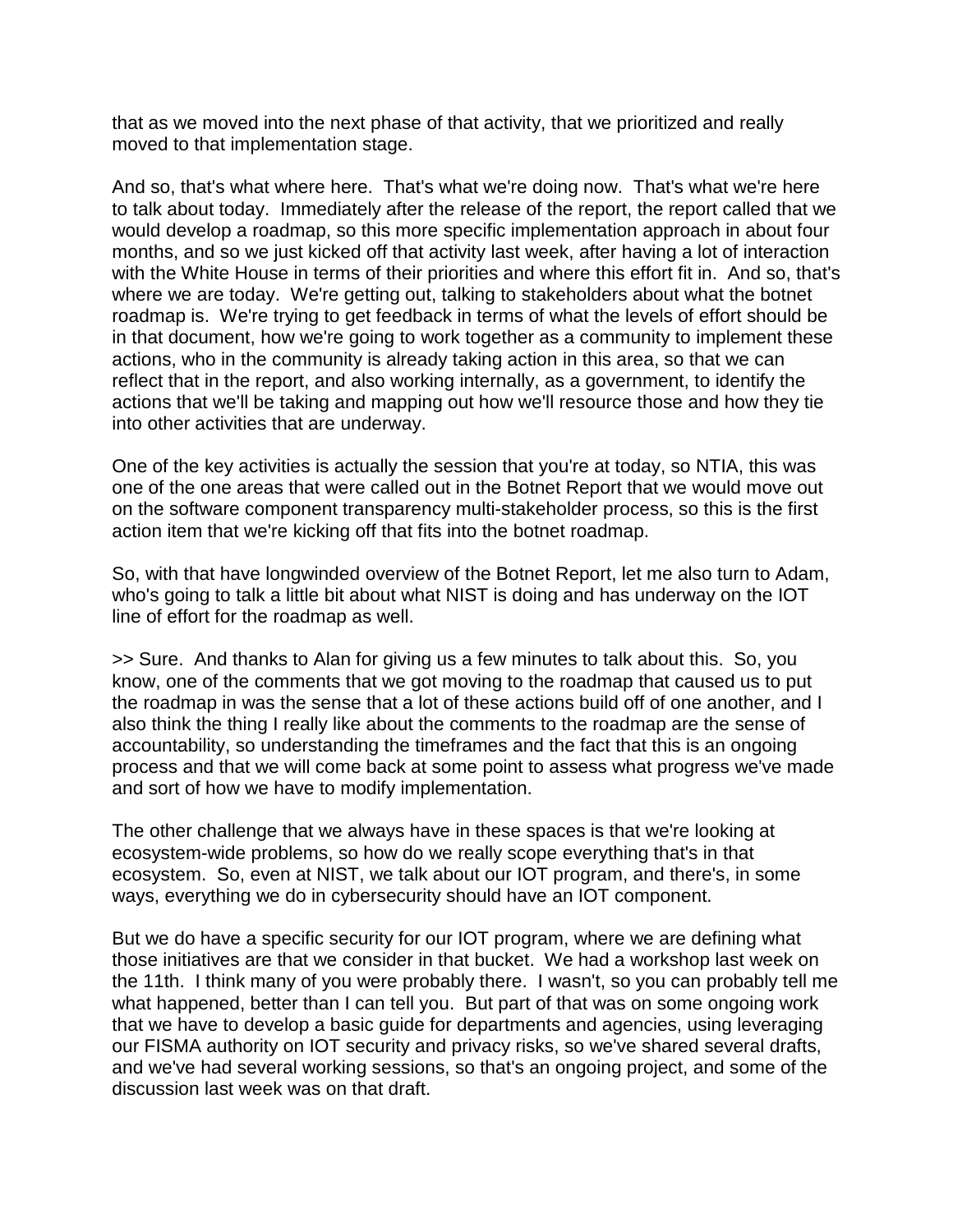The report also recommended looking at security profiles for specific types of products. Another thing that we got as a comment and something that will like to hear is building off things that are already working, so part of our initial effort is to look at those existing security profiles that have been developed. The report actually lists a few, so that's something that we're assessing and considering.

And then, it's also looking at voluntary tools, so I think part of what we're doing with the roadmap is starting to identify, you know, what is the work that industry's doing? What is the work that certain groups would like to do, to the extent that we can document that and then have that be something that maybe in the future gets built off of, so, you know, people talk about the energy STAR concept for IOT. If those things are being developed, then it's helpful for us to know about them, and then in the future, if that's something that drives government procurement, then that's something that the report sort of highlights, but as we move into the implementation phase, we need to know what those sorts of things are, how they're progressing, and are there things that we can do on our end to help that move along?

So, that's where we are right now. I think more information to come, and happy to answer any questions.

>> Yeah. And just give a sense of next steps before we go to questions, so we are right now in a writing stage at NIST, NTIA, and DHJ to pull a draft roadmap together. Our hope is to get a draft out to the community sometime in September, and then, based on the timeline that was set out in the report, we're striving to complete, to have a final in mid-fall. So, we are, right now, in that very heavy data-gathering stage. That's why we wanted to come here to talk, but we are also having smaller meetings with community members to hear about other activities that are under way.

As Adam mentioned, really, one of the key goals that we have for this implementation stage is about accountability, but it's about each of us in the community being accountable to one another and being able to really talk about what work is already happening and to reflect that in the roadmap, and so the plan is, and was required in the report, is that once we publish the roadmap, we'll then have a year to work on that implementation, and then we'll come back and report back to the president in one year on the progress we've made. So, during that year, we'll get back together with the community one or two times to check on progress, to get an understanding of the barriers that the various work streams are facing and to make up dates to the roadmap during that time as needed.

What Megan has up here on the screen are four of the level of efforts, lines of effort, but thank you Megan, that we have identified so far, and you can see some of the action items that are falling under there. If you look at the report, if you need a copy of the report, please reach out Allen, Megan, Adam or myself. We can get that out to you, but you can see how we're starting to fill in the actions that will occur under these lines of effort. And with that, yes, any questions that you have for us?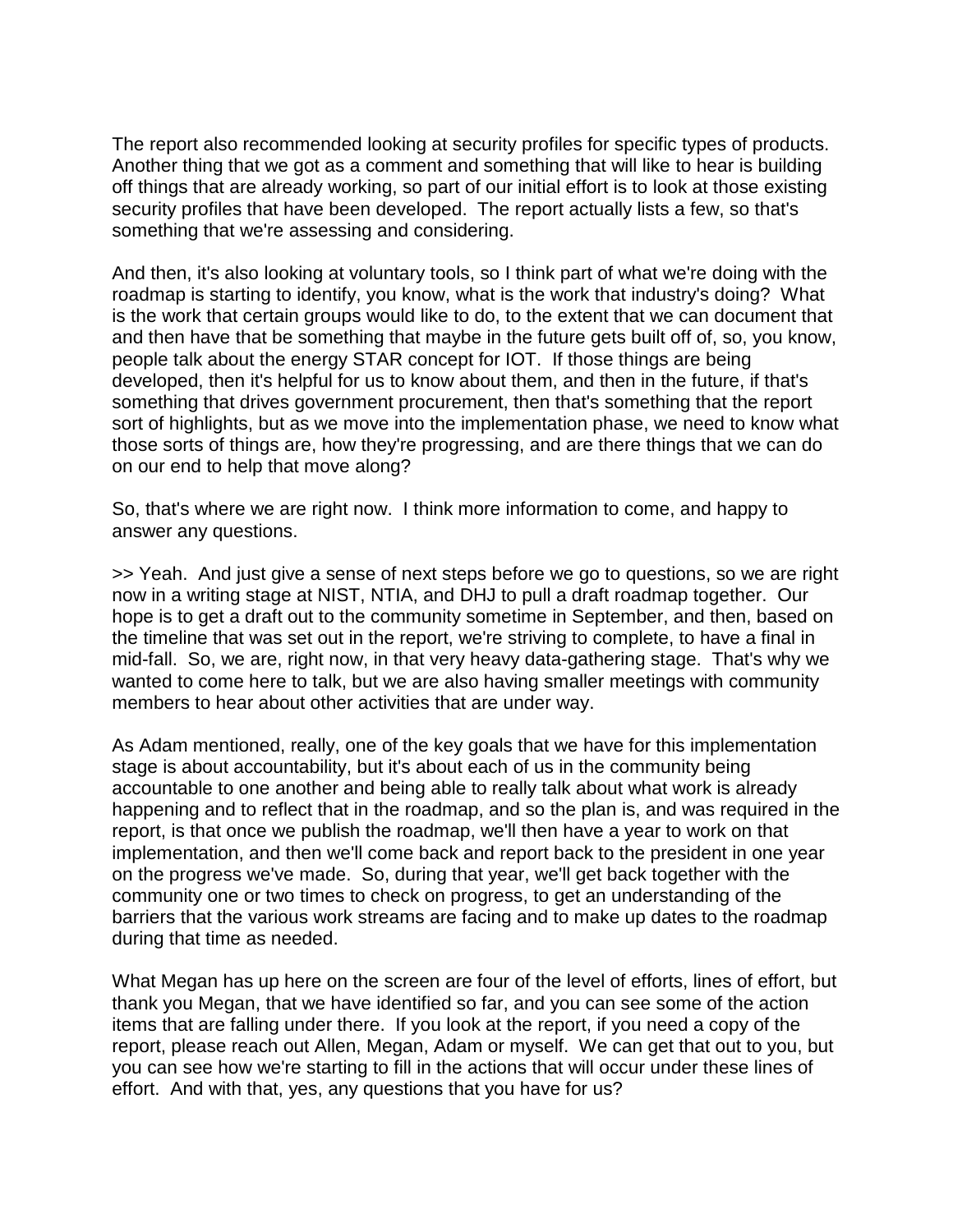>> I think there was one other thing we wanted to mention, which was if your organization is doing anything that aligns with these lines of effort, or if you look at the Botnet Report and you see an action that you guys are contributing to the solution there, please do let us know, because we'd like to make sure that that's looped in with others who are working on the same efforts.

>> Sure. Go ahead.

>> Does your IOT include mobile devices, or do you have best practices involved for mobile devices?

>> I believe so. Yeah. I mean we don't have a, we did not go the path of defining what IOT is, but I think our guidance is inclusive of that, and we have separate mobile guidance as well.

>> Yeah. The main reason to ask that was we at SEI, we've been researching over the year updates model for IOT. Certainly, we have interest to you, because it intersects between mobile and IOT.

>> So, that's absolutely the type of work that we would be interested in talking with you about, hearing about, to see if we can fit that into one of the broad action items to show progress being made in that area.

Yes.

>> Kent. So, the coalition's working on the DDOS profile that she had listed up there. One of the things that I think we made need at some point this summer, and I'm sort of asking the question to see if it's possible is try to figure out an avenue or an event where we can really expose what we've been doing. We feel it's reasonably mature. It still has some work to be done. We're adding some of the 1-1 kind of efforts that need to be incorporated into it, but having an event where we could bring that and have NIST then or NTIA make it public so that they could be in a bigger tent, so to speak, more people looking at it, more people reviewing It.

>> So, I will say that that is what we are envisioning for those. When I was talking about the meetings that we'll have throughout that year, is that we're envisioning those as an opportunity for the community members who are working on these action items to come and to talk about the progress they're making, what they've been doing, to bring some attention to that. So, as a community, we're getting an understanding of how the progress is moving forward, and then, to make the connections needed, so if there, you know, several different activities occurring under one line of effort to make the connections possible, so I don't know if that sounds like seeming that would --

>> I think it would be useful. I'm more, I'm not really too focused on the status aspects and letting people know what's going on. I'm focused on the content aspects and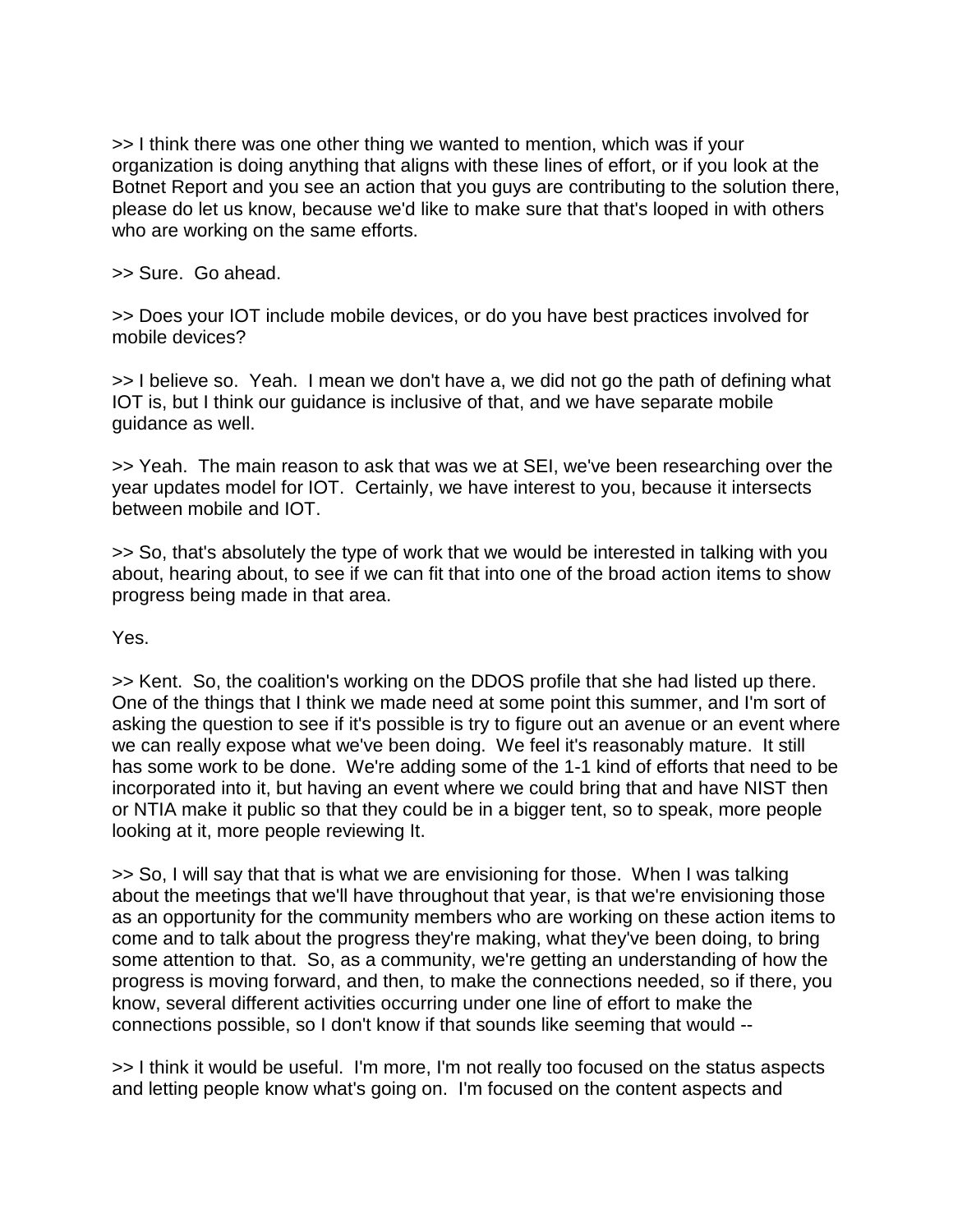wanting to have more expert reviewers outside of our circle, and we have some really great experts there, but you know, the bigger the tent, the more people can review it, the better the product's going to be.

>> Yeah.

>> Yeah. So, we'd be happy to strategize with you on that, what the right audience is, what the right venues are. I mean even, the reason why Evelyn and I are here is because we were initially talking about how do we bring in stakeholders to the roadmap. We considered doing a separate event, but then we said, "Wait a minute. We're going to have a good chunk of the audience at NIST on the 11th and another good chunk of the audience with some overlap here on the 19th." So, you know, we will look for those sorts of events that we can bring in if we think the audience is there minimize kind of burden, but to the extent that we think we can fill out an agenda or do an event to bring in and get that engagement, that's certainly a pretty good tool that we have.

>> Yeah.

>> Thanks.

>> In your lines of effort, I'm not sure what labeling refers to under internet of things.

>> Right.

>> But I'm going to make a guess.

## >> That's good.

>> Conformity assessment Labeling.

>> OK. Then, that's not what I was thinking. What then to have you be aware of a couple efforts underway that we could use some level of standardization/community effort around is being with the just know what is that internet at the end that's communicating with my environment, and so there are vendors that are creating their own propriety databases. There are academics that are trying to do this as well. There's practitioners that are doing it too, but there's no, well, one place where we could collaborate and share, a single place where we can have a profile of a device that gives us a pretty good understanding of this is what is it. This is what version it is. This is what the function is, and then that will help us understand what we do about It.

>> So, NIST has been doing some great work around an IT drafted standard called MUD - manufacturer usage description, which is a standardized way of pointing to a traffic profile, but they've been, I think, great at saying this was not just about that one aspect, but looking at these superset of how we can use --. We can take advantage of the fact that devices are much simpler than general purpose computers, and we could empower the edge to do some of the security lifting for us.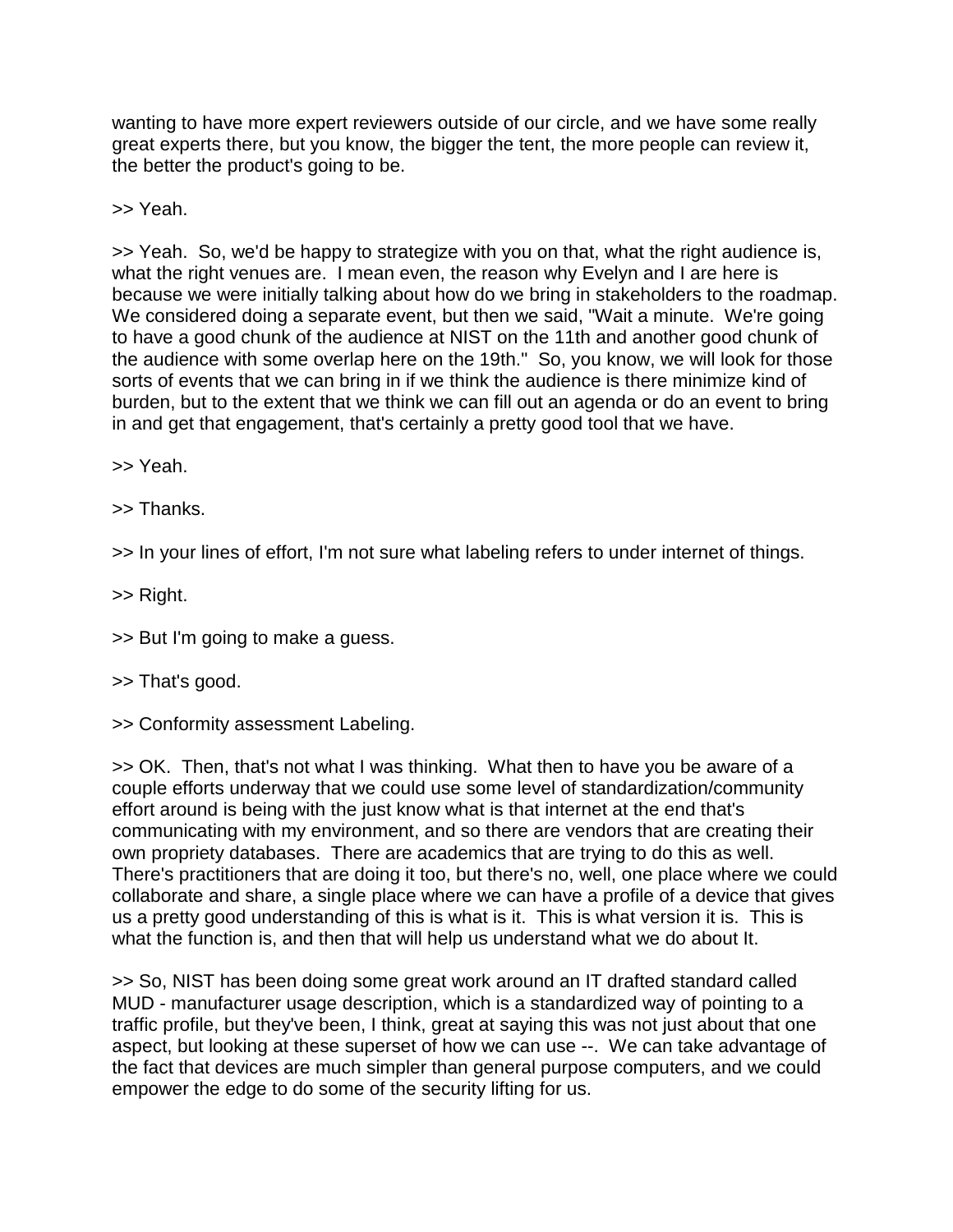>> We can get you that. We can get you that information and connect you with the folks working on that.

>> OK. I wasn't aware of that, and that's good, so that what you're telling me and what I should do is if I see anybody doing anything different, I go yell and them and tell them, "You should be using this, following this standard."

>> There is certainly value for fingerprinting, especially for legacy devices. The manufacturer usage description is going to require, you know, on device additions, and so, but teeth vision here, the challenge is how do you empower your local router to actually make decisions, and so there's a broader discussion. We certainly don't want to have, say that the fingerprinting stuff is useless, especially for things that are on the market Today.

>> Yeah. The approaches that we're seeing doesn't require any modification to the device. It's essentially saying based on who it talks to, the frequency, the protocols it uses. We believe that this device is this of this version

>> Yeah. And this is Eric Winger from Cisco over here. There was a kick-off meeting. Was it last week? At NTIA about this project, and there were discussions as well about how to deal with this brownfield space and whether or not you could generate something that's akin to a MUD - manufacturer usage description - but that would be generated by observing a device where you don't have that information, so in that kind of case, the information from the manufacturer would be the most authoritative source of information, but you might be able to still drive information in the same format with maybe a little less authoritativeness by observing how devices act, and so there were discussions about whether or not you could essentially generate those sorts of files.

>> Yeah. And essentially just to give you a sense of how we would do it, upon the intake of a device of some sort, we would profile it and say, "This is what we expect this new thermostat to do," and so if we start seeing that same traffic, we know it's our thermostat. But that's not an intake, because the manufacturer doesn't provide that to us.

>> Right.

>> If we had a centralized place where I could see some behavior and then quickly say, "Oh. That's a Chinese camera that's operating in my network somewhere," that's what I want to know.

>> Right. And so

[indiscernible]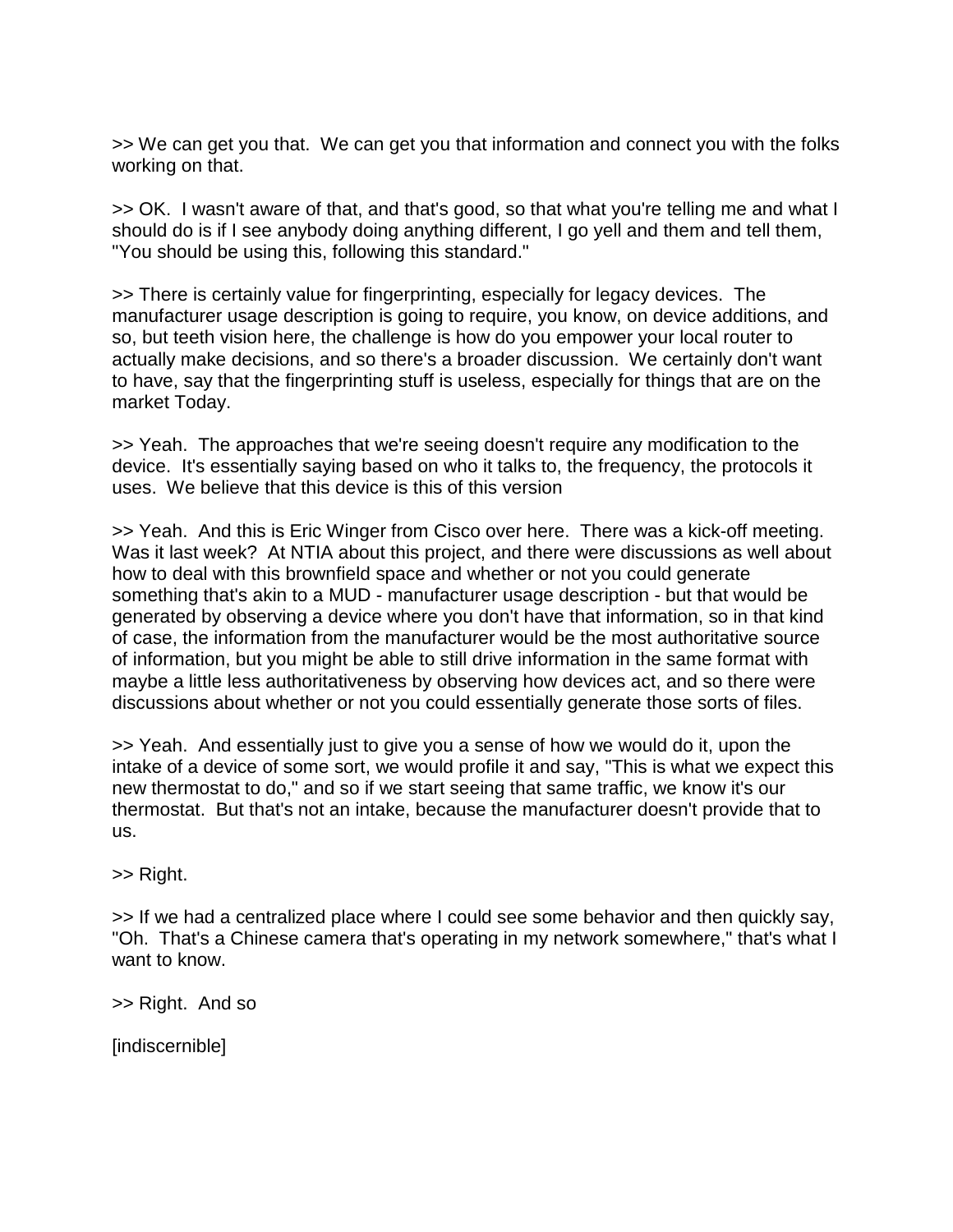>> Yeah. No. So, but I will say overall that that's one of the things that I really like about the approach that we ended up here is that we're not just looking at the devices themselves. We're looking at enterprise needs as well as the entire ecosystem, so, a lot of times you see their IOT strategies. They're all about the security of the device, which is an important piece, but we need to think about legacy and all these other components that we're really going to need to make progress.

>> Clete.

>> Hi. Clete Johnson from Wilkinson Barker Knauer. I just want to put in a plug for this process because watching it over the past year, it seems to me that it sort of is to the ecosystem and ecosystem challenges what the NIST framework process has been for enterprise risk management, and there's a big opportunity here to move the ball, move the needle significantly. So, I just wanted to commend you first, and second ask how do other parallel processes like this multi-stakeholder today, and also the NIST IOT workshop and the processes that are going on there along with other things like the DHS initiatives that are underway, the National Risk Management Institute and things like that, how do all these things fit together into kind of a coherent process?

 $\gg$  Um hmm.

>> Or how can we, how can stakeholders help assist them to cohere into a coordinated Process?

>> Right. Do you want to go first?

>> Sure. So I mean at least two of the things that you mentioned will be captured in the roadmap. So, I think the whole idea of the roadmap is an effort to bring together these distinct effects and show how they relate or at least track them together to understand how making progress in one should have influence on another.

>> Right.

>> So that was kind of the idea behind the roadmap. You know, we'll never be perfect, and there will always be efforts that some people will think, "You guys are missing the boat because these things are more connected than you believe they are," but we're going to do our best, and we're going to figure out how to document whatever we think the consensus is and what makes sense to put in these buckets, so that's part of why we're here.

>> Yeah. And just, you know, taking that up to a higher level, I think we worked extremely hard on the Botnet Report to end with all of you, the stakeholders, to really map out what those coordinated actions needed to be, and, you know, this is, we're facing a complex problem that is not going to be solved by one quick action, and, you know, that's the, the report actually starts out with a series of findings which is, you know, in this space there's no one size fits all. We're not going to find a silver bullet.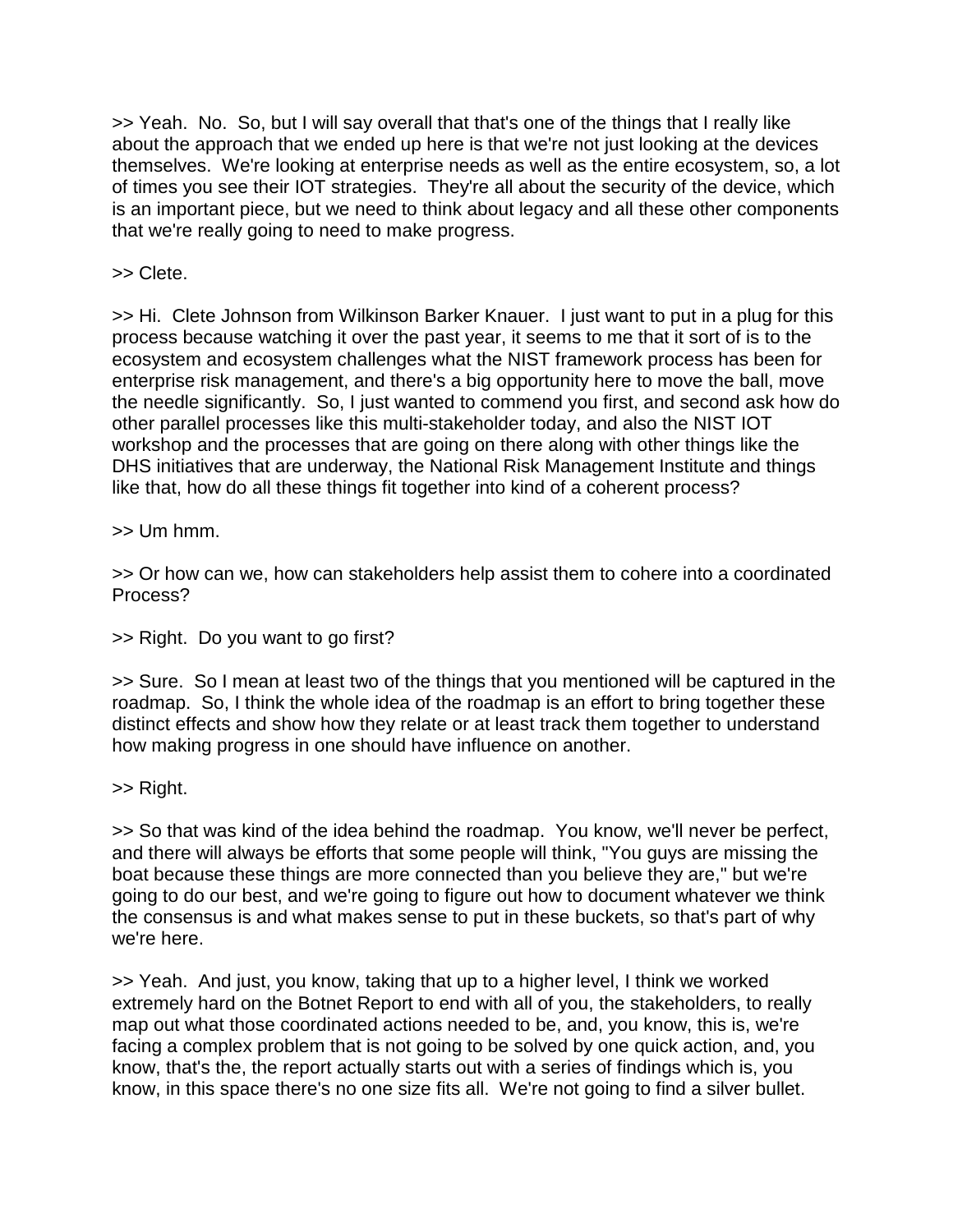This is a global problem. It's an ecosystem problem. Incentives aren't aligned right now. And so that's why what we're doing here is more formulaic. It's an approach. We can't do one action that we've identified and not do others and call it a success. But that's really hard for some people to understand. They want a quick solution. They would like us to say, "Top down certification is the way to fix this problem," but us working with all of you, we think this is the way we're going to keep the market motivated to and for all the players in this environment to be working together to find solutions, so, you know, I think Clete, you know, what we see is, you know, as Adam said, is that the roadmap is the way to show those connections between the activities, but we really do need to have a series of things that we're working on together and tracking to get to the endpoint that we need to be at.

>> Let us know how we can help.

>> Thank you. Thank you. Senichi.

>> Hi. Senichi from NTT. What is your current sense about the accountabilities among the communities and also stakeholders, and if you could have some strategy or ideas how to increase the accountabilities. Could you please share that?

>> Yep. So, I'll just start off with a few thoughts and hand it over to Adam. I would say that during this process, we have been, you know, really just pleased with how much community engagement there has been on this activity, you know, from the moment that we put out the request for common, the community has been engaged, and before, you know, we published the report at the midterm, and between the midterm and the final report, there were already ecosystem players, stakeholders out there starting, launching work in this area to contribute to the action items that have been identified.

So, what we're trained to do and, again, what we think is very important about the roadmap is to be able to show where that activity is happening and to be able to attract that and show that. Again, you know, the accountability to each of us. We've had government, civil society, industry involved in this effort, and we really all need to be accountable to one another, so the roadmap is a way to do that. But I do think it's worth saying too that we also started out this process with knowing that the stakes right now are very high. You know, we really need to, as a community, show that us, that the market is going to be able to work, that collectively, you know, the open standards process that we're all committed to is helping us to make progress, and I think that's why that we had so much commitment, and there's a commitment to go forward too is that everyone realizes that now is the time that we need to show, you know, we're seeing other regions of the world move in a different direction to show that this is the way that we can preserve the innovation but make progress on these hard security issues too. We need to do it together. We need to work together.

>> Yeah. So, I see accountability on the --. I agree with everything everyone said. The accountability is really on the government side, so specifically, you know, if you look at the report, I think the report documents pretty well that there have been previous efforts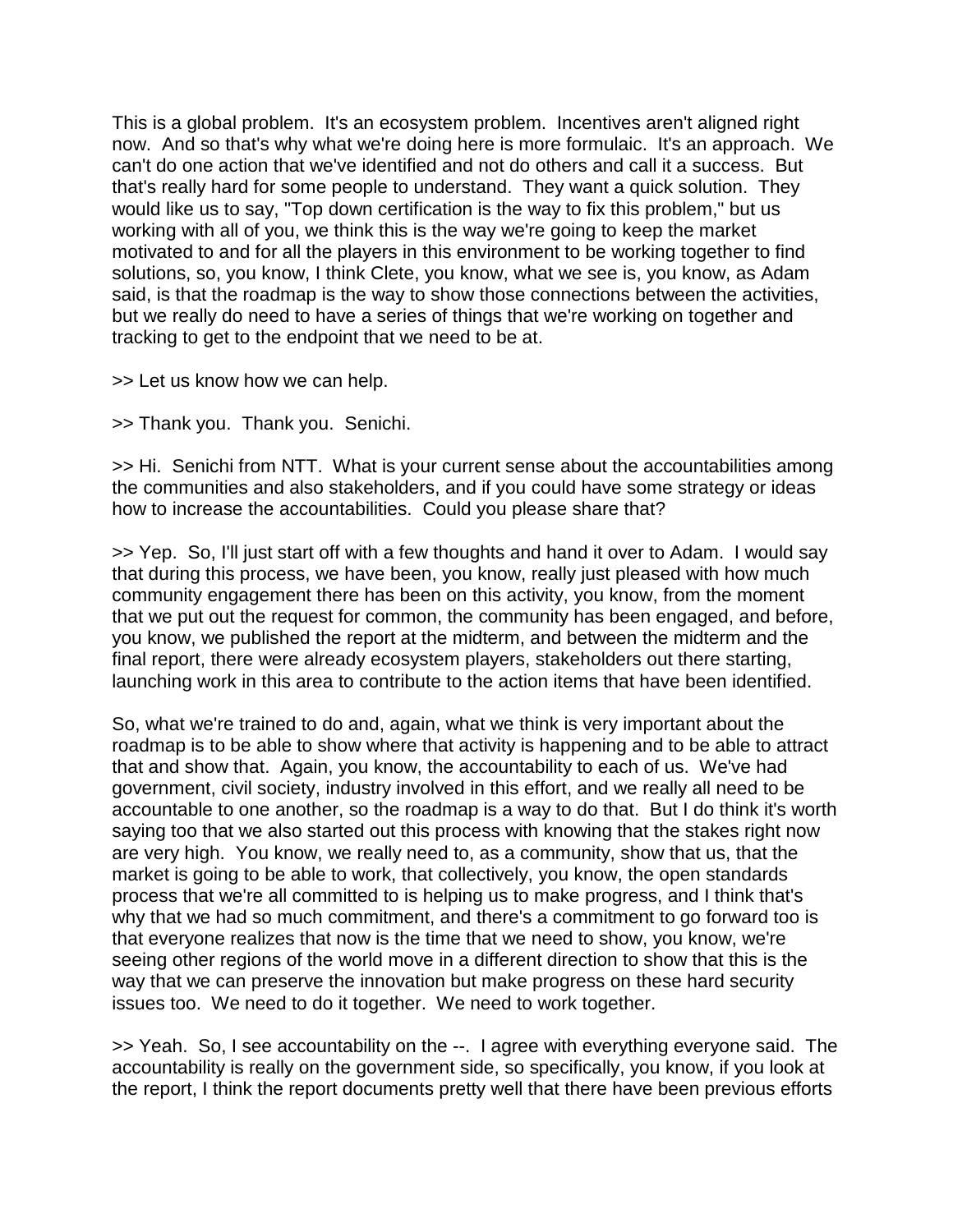in this space, and they produced good things, but by and large they didn't have the impact that they were intended to have. So, I think the report gives a really honest assessment of those previous efforts, so part of the accountability that was built in, and I would say the tasking from the executive order tracks pretty nicely with the recommendations from the Cybersecurity Commission, that they made a similar point, that there was good work done a few years ago with the industry botnet group and some other efforts. Really, we need to go back to that and build off of it. So, I think, when I'm talking about accountability, it's much more on the government side and to the overall effort. I have less concerns about accountability on the industry side because the way this was built, the reason why industry and outside stakeholders are doing it is because there's a value to them.

Often, the bigger challenge on that side is less around accountability. It's more around awareness and visibility. I mean I think even some of the discussions this morning or even just going back to Suno's question, it's like are people aware that some of these efforts are having, and even Kent's question as well. So, part of our efforts here are to provide accountability on the government end with our interagency partners, and then grow that stakeholder community, and make people aware of these existing projects that we think, that everyone thinks, could help with this overall Challenge.

>> Alan, did you want to call for folks on the phone. Is that --. Do we need to --.

>> Sure. Anyone who's listening on the phone bridge, and I see a number of you are that have some things to add or questions, you can hit \*1, and then we'll be able to bring you into the conversation.

>> OK. Well then back to your --. Oh! Josh.

>> One more. Josh.

>> The Colombo question. Just one last thing.

## [LAUGHING]

>> If this was covered while I was getting my sandwich, I apologize. Granted, you're legislative branch, excuse me, executive branch, there is that Senator Warner Gardner IOT bill, which in part was a response to [indiscernible]. I hear it's been massively reduced in scope, but how congruent are the recommendations from the botnet working group and your efforts versus the idea of no-fixed credentials or devices should be patchable or coordinated vulnerable disclosure is probably a good idea. Like those are the three concepts that seem to be stick through the fights. Are those people compatible with your work or -- ?

>> I think that the overall, I think, some of the recommendations in the guidance that NIST is covering does have some of those aspects in it, but it think it's just different in their mechanism because the Warner Gardner bill puts it through a procurement